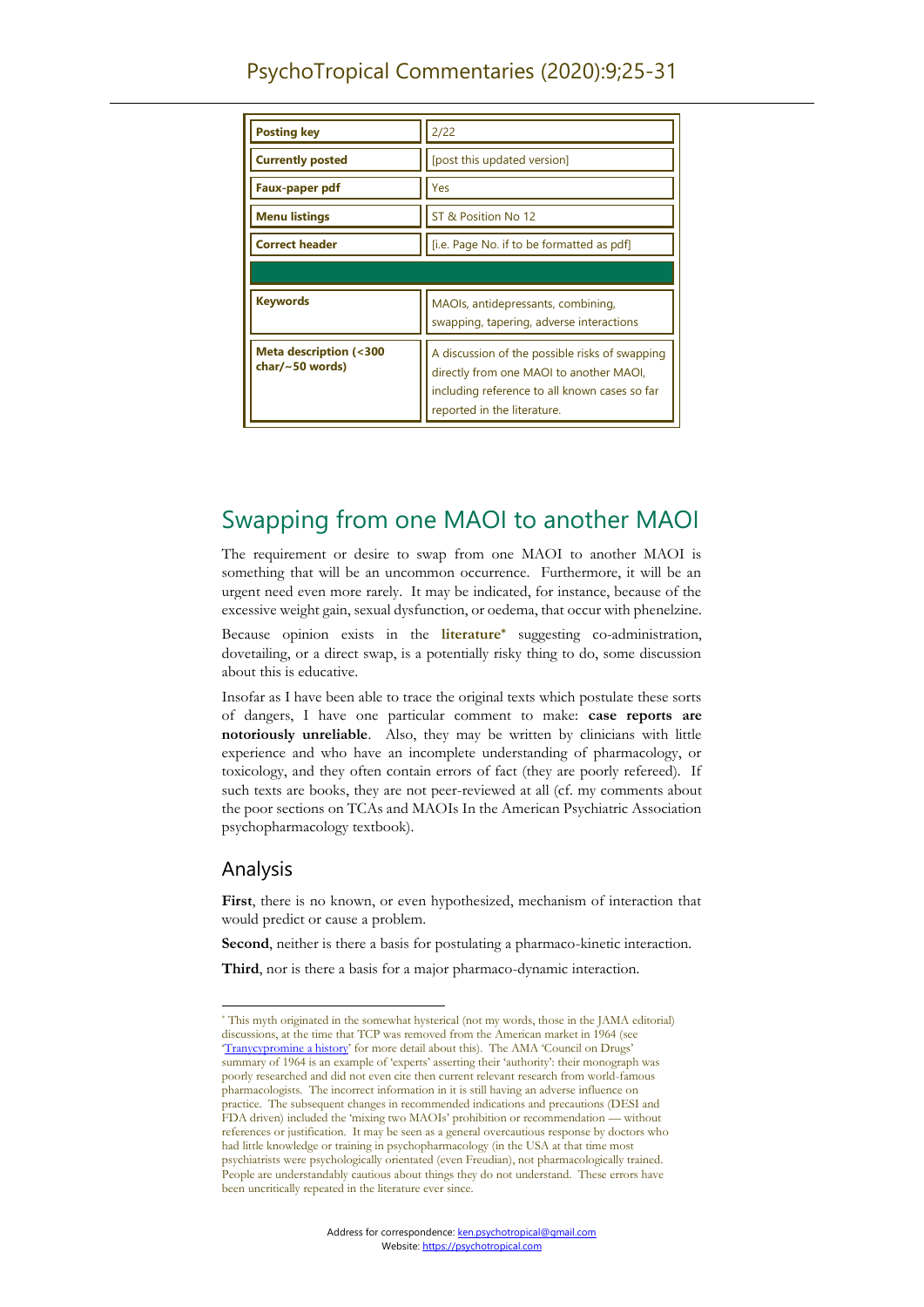That leaves a mystery, or possibly a phantom? This is because, without any scientific basis for proposing an interaction, case reports are like ghost-hunting.

My extensive experience of analysing hundreds of case reports of ST indicates clearly that **the overwhelming majority of case reports are misleading†** , and they often involve supposed interactions that have no known basis, either in fact or in theory [1]. To make decisions based on such reports has repeatedly proved to be inappropriate and the resultant actions have in some cases had serious negative consequences.

The literature is replete with inappropriate and groundless injunctions against a host of perfectly safe drug combinations (see my other papers for a detailed analysis of this topic in relation to ST) and various 'official' bodies like the WHO and the FDA have been repeatedly guilty of issuing such scientifically groundless injunctions: recent examples are warnings about 'serotonergic' drugs precipitating ST if combined with the anti-emetic 5-HT3 antagonists, and about ST with Triptans. Such 'cry-wolf' warnings are time-wasting and confuse and misdirect practicing clinicians. Adopting the careful conservative approach is not the 'win-win' scenario that such cautious analysts suppose it to be.

I quote Professor Nick Buckley, a clinical pharmacologist and toxicologist and fellow expert on serotonin toxicity, who stated in a BMJ article:

However, spurious associations and cautions have proliferated elsewhere in the medical literature, and product information is a major impediment to sensible decision support in this area [2].

In routine clinical practice the maxim 'start low and go slow and only change one drug or dose at a time' is wisely adhered to. When a changeover is being considered, or is indicated, in a patient who is *severely* ill, and in danger because of that, a degree of risk, imagined or real, is acceptable. In less urgent circumstances the patient and clinician may be well-advised to opt for a cautious approach.

Start low, go slow, change only one drug or dose at a time

## The history, as of 2020, of accumulated references

In 60 years of MAOI use there are only a handful of uncertain and disparate reports of supposed difficulties: these are of a variety of different clinical presentations that are not indicative of a cause-effect relationship involving an MAOI-MAOI interaction.

#### *Supposed adverse events*

The following are the relevant contributions that I am aware of, in the **published literature**, relating to direct MAOI to MAOI change-overs: [3-14]. Concerning Torre et al., see 'case 2'; as with many case-reports, most of these contain insufficient information to draw reliable conclusions.

None of them are much help, nor do they provide a rational or substantive basis for prohibition of a rapid change-over from one MAOI to another MAOI.

It is notable that of these incomplete and unconvincing reports, one suggests subarachnoid haemorrhage, one a stroke, and another serotonin toxicity.

One might also observe that these reports include all possible combinations of switch drug and switch sequence; hydrazine to hydrazine, hydrazine to TCP (non-hydrazine) and vice versa.

<sup>†</sup> This is why many reputable journals decline to publish case reports [1].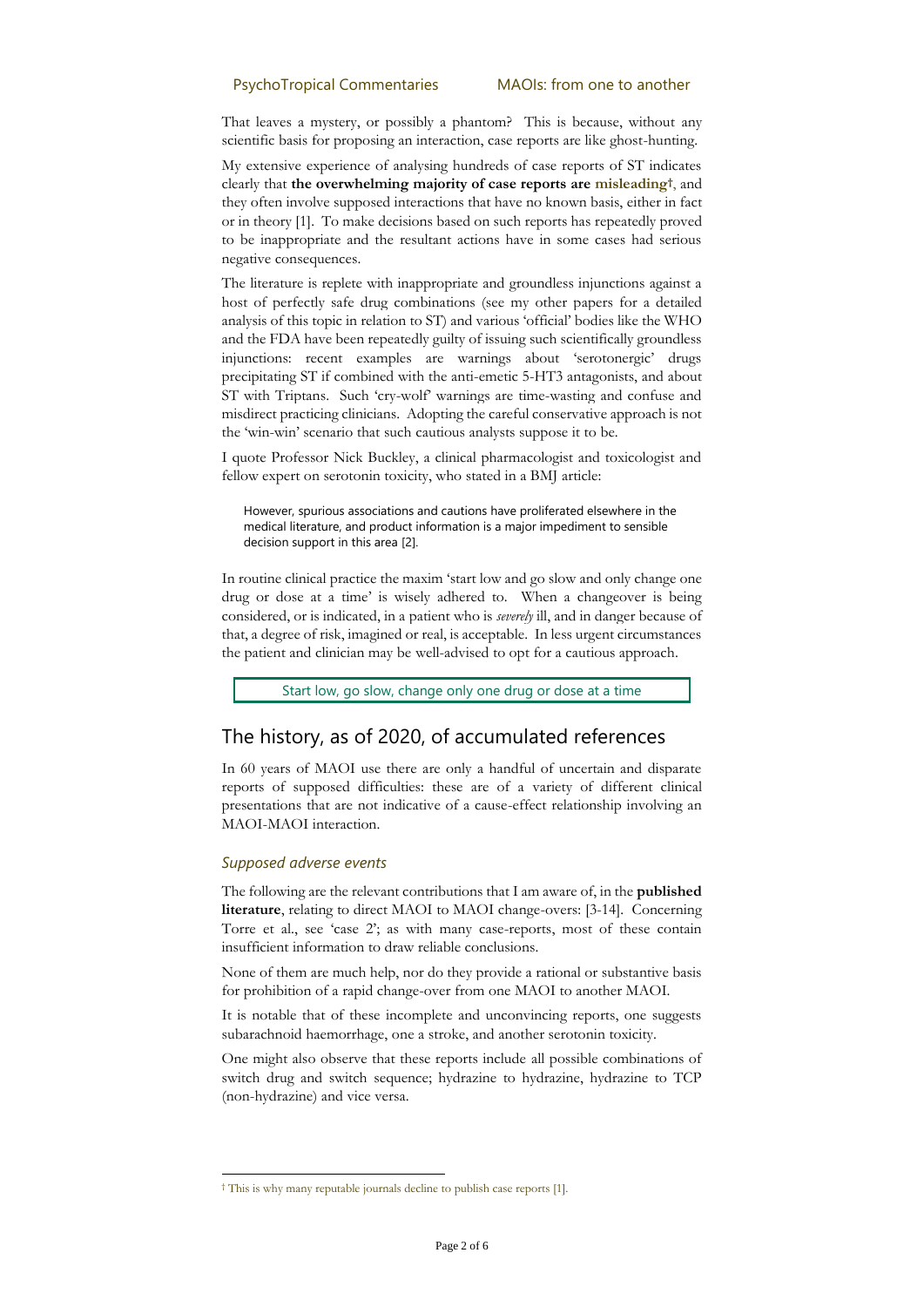It is improbable that all of these could represent a cause-effect interaction, because the required explanatory mechanism would be different for each of them

The most parsimonious explanation is that none of them represent a cause-effect drug-interaction relationship — there may be a cause-effect relationship between the change in drug regime and the outcome reported, but that is not the same as a drug-drug interaction; cf. the withdrawal effect of rebound hypertension, after sudden cessation of antihypertensive drugs, viz. the MAOI.

An additional comment I would make from my extensive experience of analyzing case reports of serotonin toxicity (ST) is that surprising and anomalous case reports often have an alternative explanation that has not been considered. ST has a categoric and predictable nature which provides examples of this: e.g., when people are supposed to have developed severe ST following a particular ingestion of drugs (which pharmacology predicts cannot cause serious ST). In several instances where I have re-analysed cases, further inquiry (sometimes by correspondence with the authors) has revealed that a drug of type X must also have also been ingested. Toxicology screening, or more penetrating questioning of the patient, has revealed that to be the case. Indeed, such a chain of reasoning was what led me to the discovery of the [MAOI property of methylene blue.](https://psychotropical.com/methylene-blue-serotonin-toxicity-syndrome/) The original publication and the follow-up publication some years later in which I was involved, are excellent examples of this [15, 16].

### Lack of adverse events

One paper by Szuba et al. reported a series of 8 cases where MAOI>MAOI was accomplished without a problem [17], and another report has a couple of safe transitions [9].

In the paper Szuba et al. they cite five references to substantiate the comment that '*many people advise avoiding a direct switch*'. However, examination of those references shows that they are irrelevant, because they make this recommendation without any substantive scientific evidence or justification whatsoever, they are no more than casual asides — therefore, they do not advance or strengthen that argument.

A casual reading of this report may mislead, because only three of the eight patients had what might be described as a more or less direct transition from one MAOI to the other; the others had between five and eight days off MAOI medication. The report does not state either the dose prior to switching, or whether any tapering of that dose occurred before that switch, nor the starting dose of the second MAOI. Although this report came from a major university teaching center it demonstrates consequential deficiencies, as above, and a limited understanding of pharmacology and toxicology — for instance, the authors state that TCP exhibits reversible binding (a strange and incorrect statement), and also:

One [patient] experienced what may have been a mild serotonin syndrome involving symptoms of anxiety, nausea, flushing, hyperventilatlon, a sense of impending doom, and an increase in preexisting insomnia.

Those symptoms do not justify that statement and suggest a poor understanding of serotonin toxicity.

They concluded:

The observations from the present study suggest that a cautious exchange between MAO inhibitors can be safely made, without untoward events, in wellselected patients who require a rapid drug change.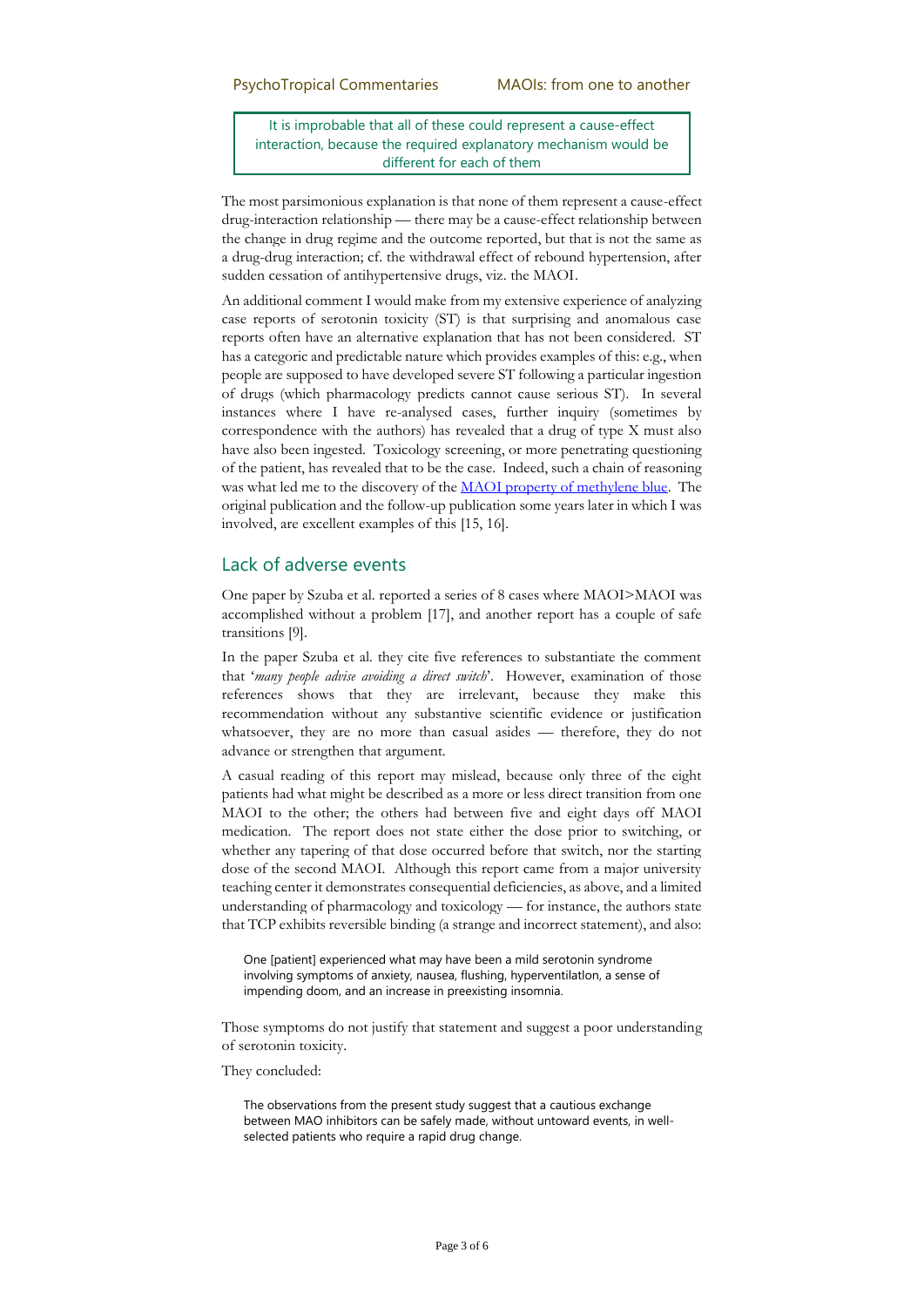This report exemplifies precisely what bedevils most of these case reports — the authors do not know what they should be looking for to report, and they misreport largely irrelevant observations (viz. they reported 'no myoclonus' was **observed**; they should have been **examining** for hyper-reflexia and clonus). That is not state-of-the-art knowledge for a major academic teaching center.

#### *Experience*

I have personally made a direct switch only on a couple of occasions, but associates, and various people who have been in contact via my web site (both patients and doctors), have reported a handful of other cases. Indeed, I now estimate that about a dozen patients who have done so of their own accord have reported safe results to me via the website: one man has reported changing abruptly from TCP>PLZ>TCP several times with high doses without any problems. It is also relevant to note that I know of several patients who have taken both PLZ & TCP together without problems, but with added benefit.

#### *A possible mechanism for hypertension*

It is recognised that abrupt cessation of antihypertensive treatment can cause rebound hypertension; indeed, this is a not uncommon presentation in emergency departments. It is forgotten that **MAOIs are anti-hypertensive drugs**, and, as I have reviewed elsewhere, were indeed used for the treatment of hypertension in the 1960s and 1970s. I have seen patients who have developed high blood pressure when well-meaning primary-care physicians have stopped the 'dangerous-old-antidepressants-we-don't-use-anymore' that the (doddery old) specialist has been giving because he does not know about the wonderful new drugs we now have (that the young lady drug rep in the short skirt who took me to lunch told me about). I encountered some primary care physicians who exhibited extraordinary hubris and careless arrogance, usually for the purpose of 'big-noting' themselves to their private patients.

**Here is an incidental tip for patients**: beware of primary care physicians who repeatedly recommend the latest drug to come on the market, especially when they are changing the treatment previously instituted by a specialist. They may also have a clock, leather folder, blotting pad, box of pens etc. with the trade name of the drug in question emblazoned on it!

I have seen patients on long-term MAOI treatment who have developed idiopathic hypertension during the course of that treatment, which was 'disguised' by the MAOI. These patients then had substantial rises in blood pressure on cessation of the MAOI. Indeed, one of them had a small CVA whilst waiting for an appointment to see me, to decide on future treatment. The primary care doctor had already (unilaterally) instructed her to cease the tablets prior to the appointment with me. If that patient had already restarted the other MAOI, where then would the blame for her CVA have been laid? The case reported by Gelenberg fits this possibity (13).

Such observations add yet more weight to my recommendation that one should monitor sitting and standing BP regularly in everyone taking MAOIs, especially when changing treatment.

# Opinion and conclusion

If there is ever *good reason* to swap rapidly, it is reasonable to do it, because there is:

- No theoretical basis to suggest it might be contra-indicated
- It has clearly been done many times without any problem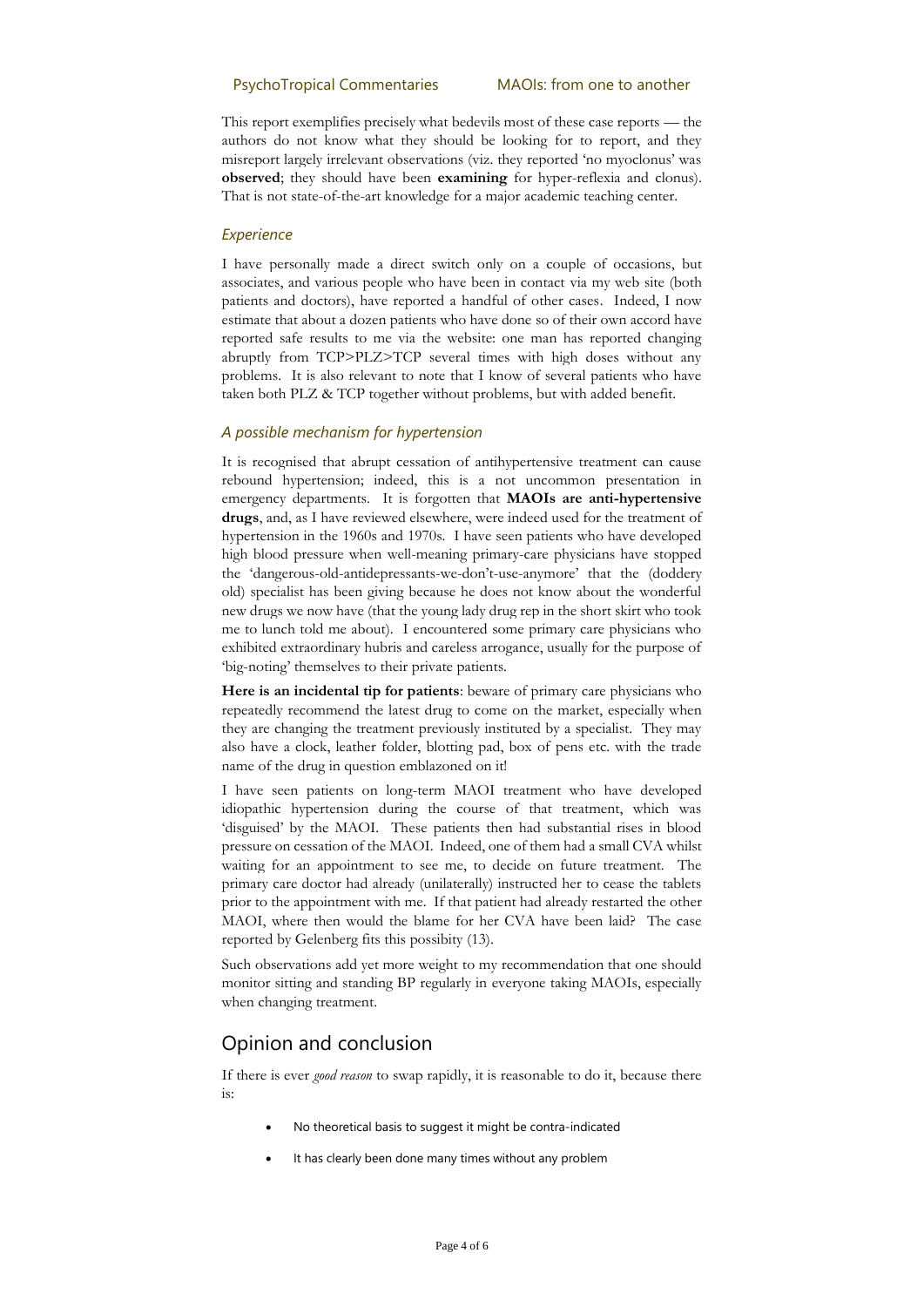Existing reports do not constitute substantive evidence to the contrary

Also, monitor sitting and standing BP especially carefully and frequently when changing treatment (three times daily? and more frequently for hospital patients?).

There are some simple principles of clinical pharmacology relating to mixing medications which indicate that it is best to make changes slowly, and to only make one change at a time. Because the period for ongoing pharmacological effects from MAOIs is long, like weeks, not days, I would suggest that the following regime has a theoretical basis which recommends it. Add a small dose of the new drug (TCP 5 mg, PLZ 7.5 mg), without changing the previous regime, and then build up the dose to the minimum therapeutic level (TCP 30 mg, PLZ 45 mg) slowly, i.e., over a couple of weeks or more, whilst tapering off the previous **treatment‡** . If that can be achieved with adequate monitoring and supervision that would be my preferred approach.

Make dose increases and decreases slowly, make only one change at a time, start low and go slow

#### References

1. Gillman, P.K., *Extracting value from case reports: lessons from serotonin toxicity.* Anaesthesia, 2006. **61**: p. 419-422.

2. Buckley, N.A., A.H. Dawson, and G.K. Isbister, *Serotonin syndrome.* BMJ, 2014. **348**: p. 10.1136/bmj.g1626.

3. Bazire, S.R., *Sudden death associated with switching monoamine oxidase inhibitors.* Drug Intell Clin Pharm, 1986. **20**(12): p. 954-6.

4. Chandler, J.D., *Switching MAOIs.* J Clin Psychopharmacol, 1987. **7**: p. 438 [https://journals.lww.com/psychopharmacology/Citation/1987/12000/Switching\\_MAOIs.24.as](https://journals.lww.com/psychopharmacology/Citation/1987/12000/Switching_MAOIs.24.aspx) [px.](https://journals.lww.com/psychopharmacology/Citation/1987/12000/Switching_MAOIs.24.aspx)

5. Gelenberg, A., *Switching MAOIs.* Biological Therapies in Psychiatry, 1984. **7**(9): p. 33-36.

6. Gelenberg, A., *Switching MAOIs----the sequel.* Biological Therapies in Psychiatry, 1985. **8**: p. 41.

7. Jefferson, J.W., *Problems with switching rapidly from one MAOI to another.* J Clin Psychiatry, 1998. **59**(2): p. 87.

8. Mattes, J.A., *Stroke resulting from a rapid switch from phenelzine to tranylcypromine.* J Clin Psychiatry, 1998. **59**(7): p. 382.

9. Polnak, J.F., et al., *Monoamine Oxidase Inhibitor Switching Strategies: No Adverse Events Associated With Outpatient Cross-taper or Inpatient Rapid Switch.* J Clin Psychopharmacol, 2018. **38**(1): p. 92-94.

10. Safferman, A.Z. and S.J. Masiar, *Central nervous system toxicity after abrupt Monoamine inhibitor switch: a case report.* Pharmacotherapy, 1992. **26**: p. 337-338.

<sup>‡</sup> For example, if starting from TCP 50 mg, add 7.5 PLZ for 3-5 days, then <TCP to 40 mg, wait 3-5 days and >PLZ to 15 mg, and so on. One could call this stepwise dovetailing.